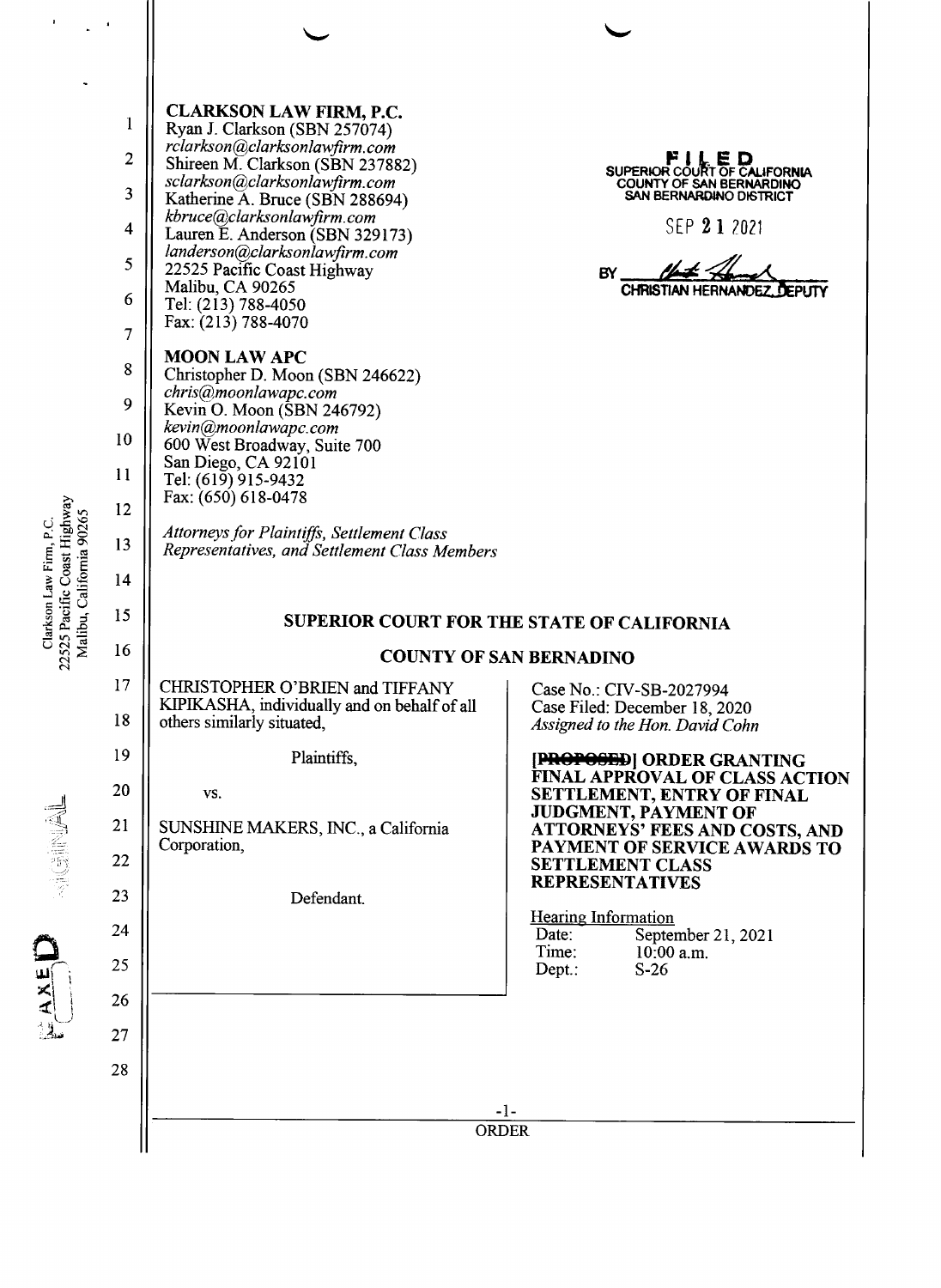WHEREAS, Plaintiffs' Motion for Final Approval of Class Action Settlement came on for hearing before this Court on September 21, 2021 with Clarkson Law Firm, P.C. and Moon Law APC appearing on behalf of Plaintiffs and Settlement Class Representatives Christopher O'Brien, Tiffany Kipikasha, and Michelle Moran ("Class Representatives" or "Plaintiffs"), and Diepenbrock Elkin Dauer McCandless LLP appearing on behalf of Sunshine Makers, Inc. ("Defendant or "Sunshine Makers") (collectively, the "Parties").

WHEREAS, the Parties have submitted their Settlement, which this Court preliminarily approved by its Order entered on May 17, 2021. In accordance with the Preliminary Approval Order, Class Members have been given notice of the tenns of the Settlement and the opportunity to object to or exclude themselves from its provisions.

WHEREAS, having received and considered the Settlement, all papers filed in connection therewith, including Plaintiffs' Motion for Final Approval, Plaintiffs' Motion for Attorneys' fees and Costs, Plaintiffs' Motion for Service Awards to Settlement Class Representatives, and the evidence and argument received by the Court at the hearing before it entered the Preliminary Approval Order and at the final approval hearing on September 21, 2021, the Court HEREBY ORDERS and MAKES DETERMINATIONS as follows:

1. The Settlement Agreement is hereby finally approved.

2. The Court finds that the proposed Settlement is "fair, reasonable, and adequate" based on the value of the Settlement, and the relative risks and benefits of further litigation. The Settlement was arrived at after sufficient investigation and discovery and was based on arms-length negotiations and a mediation overseen by a neutral and experienced mediator.

3. The Court finds that the approved Notice Plan has been satisfactorily and substantially implemented. Pursuant to the Court's Order Granting Plaintiff's Motion for Preliminary Approval of Class Action Settlement (hereinafter referred to as the "Preliminary Approval Order"), Notices of Class Action Settlement (hereinafter referred to the "Notice") were published as follows:

27 28 a. A Settlement Website (www.simplegreennontoxicsettlement.com), e-mail address (info@simp1egreennontoxicsettlement.com), telephone number (877-426—0034), and

Clarkson Law Firm, P.C. - 2 Pacific Coast Highway and the second control in the second control in the second control in the second control in the second control in the second control in the second control in the second control in the second control in the second c  $\overline{\phantom{a}}$ California 90265

10

 $\mathbf{1}$ 

 $\overline{2}$ 

 $\overline{3}$ 

 $\overline{4}$ 

5

6

 $\overline{7}$ 

8

9

11

12

13

14

15

16

17

18

19

20

21

22

23

24

25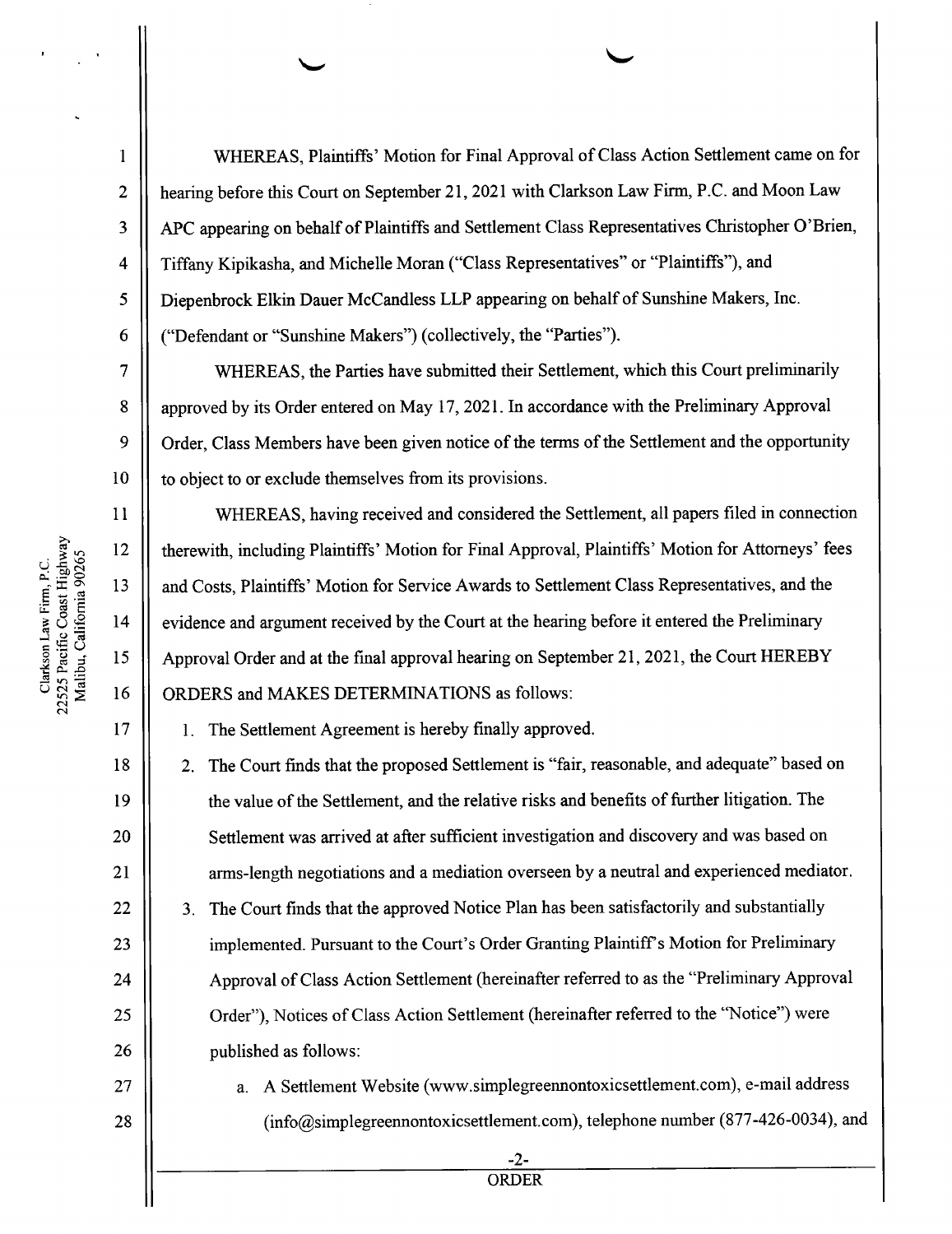mailing address (PO Box 301, Valparaiso, IN 46384) were set up on or before June  $16, 2021$ .<sup>1</sup> The contact information was also provided on the Settlement Website and in the print-media notices.

The Settlement Website sets forth, in large text, the deadlines for claims, objections, and requests for exclusion from the Settlement Classes as well as the date of the Final Fairness Hearing. It also contains easily accessible links to the short form and long form notices (in both English and Spanish), Preliminary Approval Order, Settlement Agreement, Preliminary Approval Motion (including all related paperwork), and the Notice of Change of Address for Clarkson Law Firm, P.C. In addition, the papers filed by Plaintiffs and Settlement Class Representatives in connection with the Motion for Final Approval of Class Action Settlement, Motion for Attorneys' Fees and Costs, and Motion for Service Awards to Settlement Class Representatives were likewise made available on the Settlement Website.

c. A national press release was distributed on June 16, 2021, through PR Newswire. PR Newswire is the industry's largest content distn'bution network reaching more than 4,000 United States websites, nearly 3,000 media outlets, and more than 550 news content systems. The network also includes PR Newswire for Journalists, an exclusive, media-only community with over 20,000 daily unique visitors.

Two print publications ran in the July 5, 2021, issues of Star and National Enquirer, using the short-form notice approved by the Court. These publications reached approximately 9. 16 million adults in the United States.

The online advertisements regarding this settlement began on June 16, 2021, and e. continued for a period of 30 days until July 16, 2021. This campaign achieved approximately  $76,988,756$  digital impressions (i.e., views) on top-tier internet networks, including Google, Facebook, and Yahoo.

All online advertisements directed potential Settlement Class Members t0 the Settlement Website, where they could download all important documents, review

<sup>1</sup> Pursuant to this Court's order preliminarily approving the settlement, notice commenced on June 16, 2021. -3-

**ORDER** 

Malibu, Califomia 90265 Clarkson Law Firm, P.C. Pacific Coast Co Highway

10

 $\mathbf{1}$ 

 $\overline{2}$ 

 $\overline{3}$ 

 $\overline{\mathbf{4}}$ 

5

6

 $\overline{7}$ 

8

 $\overline{9}$ 

11

12

13

14

15

16

17

18

19

20

21

22

23

24

25

26

27

28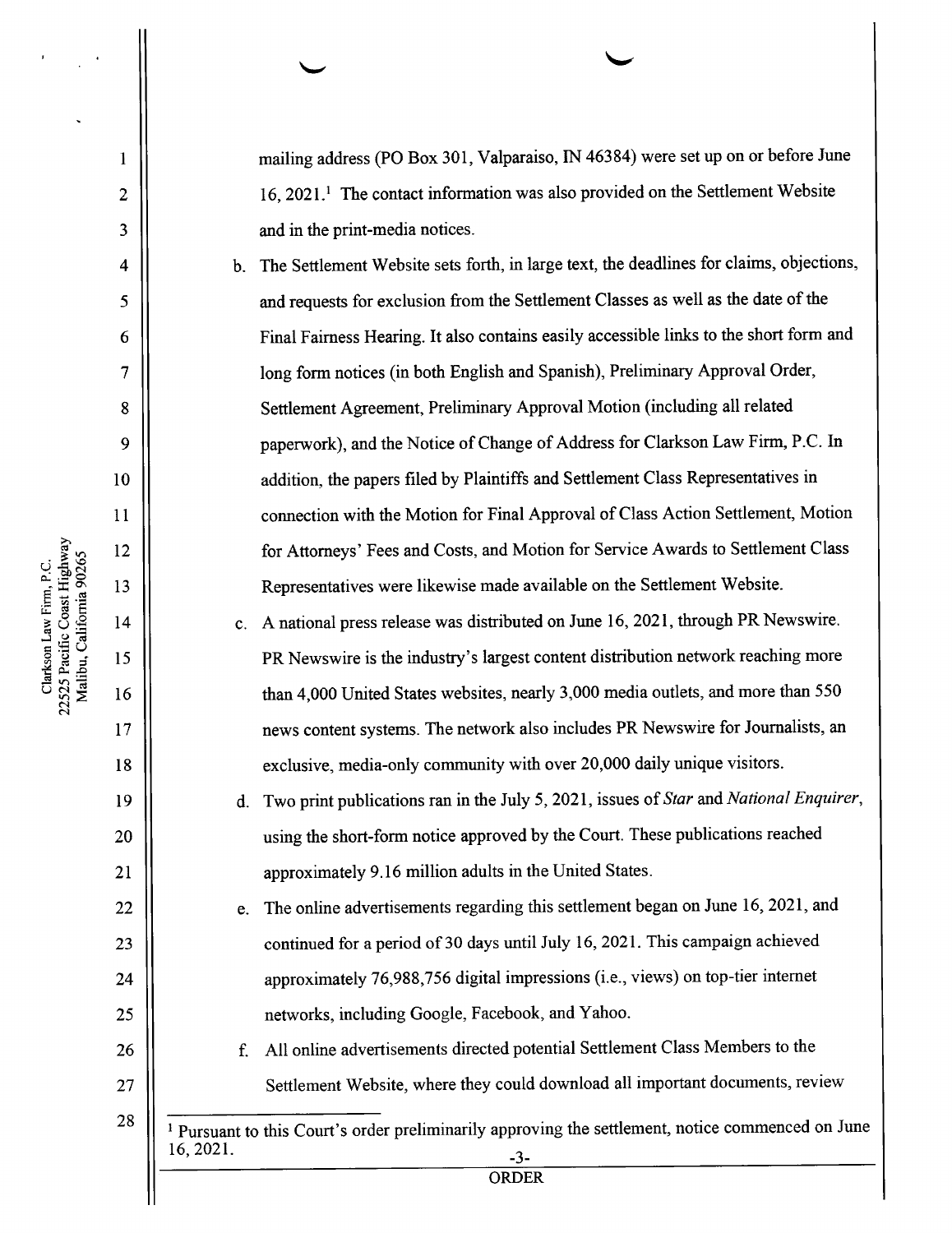frequently asked questions, review the long form and short form notices (in both English and Spanish), and file a claim.

- g. A toll-free number with an Interactive Voice Response ("IVR") system has been available since initiation of the Notice Plan.
- h. Weekly reports regarding submission of claims, objections, and requests for exclusion were provided to counsel for all parties, including Settlement Class Counsel, throughout the notice campaign. Additional reporting will continue after Final Approval to ensure proper oversight of the claims processes.

4. The Court finds that distribution of the Notice in the manner set forth in the Court's Preliminary Approval Order and the Settlement Agreement constituted the best notice practicable under the circumstances, reached a minimum of 70% of the Settlement Class, and constituted valid, due, and sufficient notice to all members of the Class. The Court finds that such notice complies fully with the requirements of California Code of Civil Procedure Section 382, Civil Code Section 1781(b) and California Rule of Court 3.765, the Constitutions of the State of California and the United States, and all other applicable laws. 5. The Notice set forth herein and in the Settlement Agreement provides a means of notice reasonably calculated to apprise the Settlement Class, and thereby meets the requirements of California Code of Civil Procedure Section 382, as well as due process under the United States and California Constitutions and all other applicable law, and shall constitute due and sufficient notice to the Settlement Class entitled thereto. The Notice informed the Settlement Class of: (1) the terms of the Settlement; (2) their right to submit objections, if any, and to appear in person or by counsel at the final approval hearing and to be heard regarding approval of the Settlement; (3) their right to request exclusion from the Class and the Settlement; and (4) the date set for the final approval hearing. Adequate periods of time were provided by each of these procedures.

The Court finds and determines that this notice procedure carried out by Digital Settlement Group, LLC ("DSG"), and approved by this Court's Order Granting Preliminary Approval, afforded adequate protections to Class Members and provides the basis for the Court t0

Clarkson  $\mathcal{L}$ Firm, P.C. Pacific Coast Highway Malibu, Califomia 90265 10

 $\mathbf{l}$ 

 $\overline{2}$ 

3

4

5

6

 $\overline{7}$ 

8

9

11

12

13

14

15

16

17

18

19

20

21

22

23

24

25

26

27

28

- -

-4- ORDER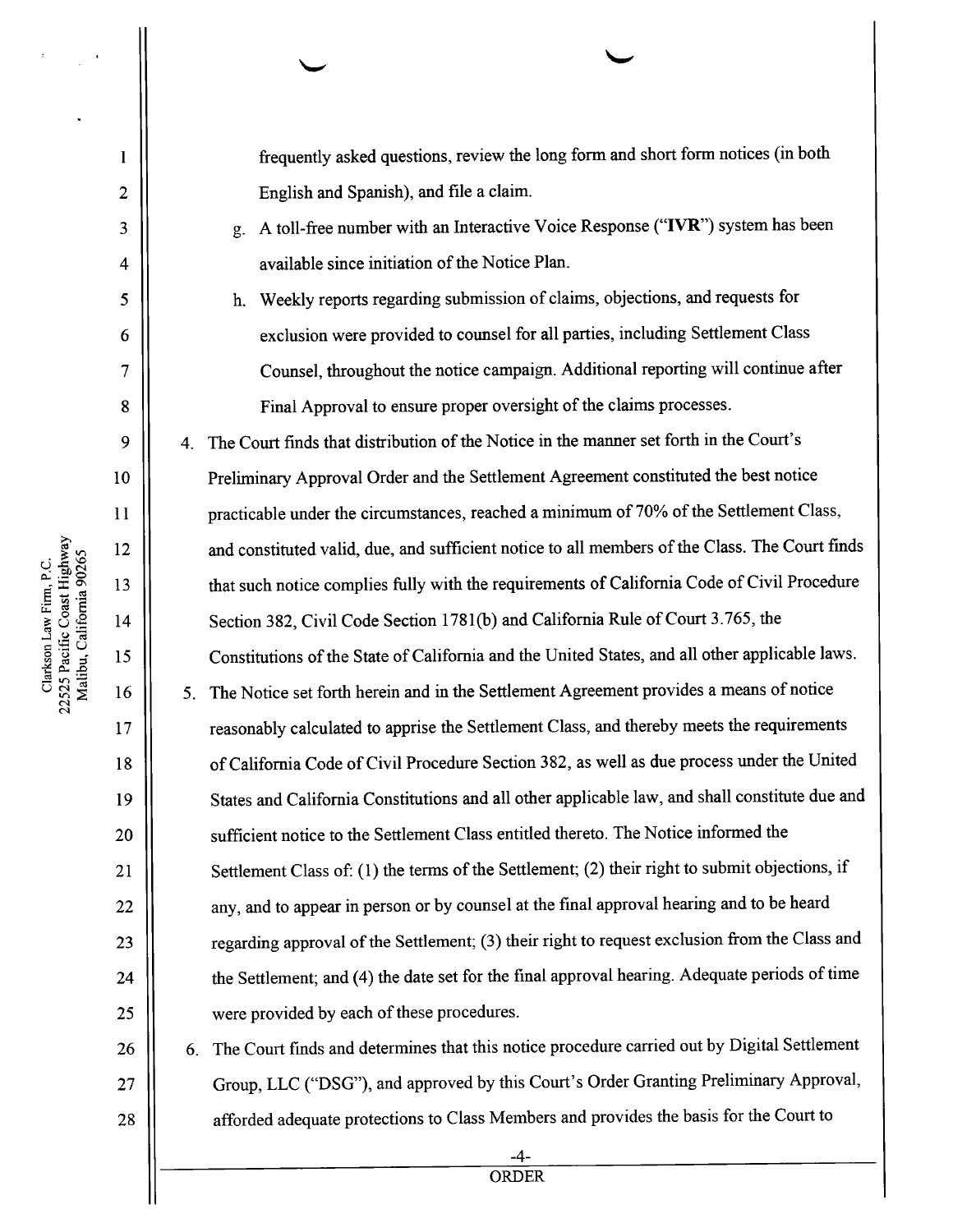make an informed decision regarding approval of the Settlement based on the responses of Class Members. The Court finds and determines that the Notice was the best notice  $\overline{2}$ practicable, and has satisfied the requirements of law and due process. 3 The Court finds and determines that the Class, as conditionally certified by the Preliminary 4 Approval Order, meets all of the legal requirements for class certification for settlement 5 purposes under California Code of Civil Procedure Section 382, and it is hereby ordered 6 that the Class is finally certified for settlement purposes. As such, the Court certifies the \OOOQONUIb 8 Settlement Class, as described below: 9 All persons in the United States who purchased one or more of Defendant's products labeled "Non-Toxic," including the following: (1) Simple Green 10 All-Purpose Cleaner; (2) Simple Green All-Purpose Cleaner (Fresh); (3) Simple Green All-Purpose Cleaner (Lemon); (4) Simple Green All-Purpose 11 Cleaner (Lavender); (5) Simple Green Oxy Solve Total Outdoor Cleaner; (6) Simple Green Oxy Solve House and Siding Cleaner; (7) Simple Green 12  $\hat{O}xy$  Solve Concrete and Driveway Cleaner; (8) Simple Green  $\hat{O}xy$  Solve Deck and Fence Cleaner; (9) Simple Green Wash & Wax; (10) Simple 13 Green All-Purpose Wipes; (11) Simple Green All-Purpose Wipes (Lemon); (12) Simple Green Multi-Purpose Foaming Cleaner; (13) Simple Green 14 Carpet Cleaner; (14) Simple Green Marine All-Purpose Boat Cleaner; (15) Simple Green Heavy Duty BBQ & Grill Cleaner; (16) Simple Green Heavy 15 Duty BBQ & Grill Cleaner (Aerosol); (17) Simple Green Oxy Dog Stain & Odor Oxidizer; (18) Simple Green Bio Dog; (19) Simple Green Advanced 16 Dog Bio Boost Stain & Odor Remover; (20) Simple Green Cat Pet Stain & Odor Remover; and (21) Simple Green Outdoor Odor Eliminator, and all 17 sizes and packaging types of those products, at any time between May 12, 2016 and May 17, 2021. 18 Excluded from the Settlement Class are: (1) Defendant's officers, directors, 19 or employees and their immediate family members; (2) any judge Who has presided of this case; and (3) any persons who timely opt-out 0f the 20 settlement. 8. The Court orders that Plaintiffs Christopher O'Brien, Tiffany Kipikasha, and Michelle 21 Moran are appointed as the Settlement Class Representatives. The Court also orders that 22 Clarkson Law Firm, P.C. and Moon Law APC are appointed Settlement Class Counsel. The 23 Court finds that the Settlement Class Representatives and Settlement Class Counsel have 24 fairly and adequately represented and protected the interests of the absent Settlement Class 25 Members in accordance with California Code 0f Civil Procedure Section 382. 26 The Court further finds that this action shall be certified as class action for purposes of 27 28 settlement: -5-

Clarkson Law Firm, P.C. Pacific Coast Coast  $\mathbf{H}$ Malibu, California 90265

 $\mathbf{1}$ 

- 2

**ORDER**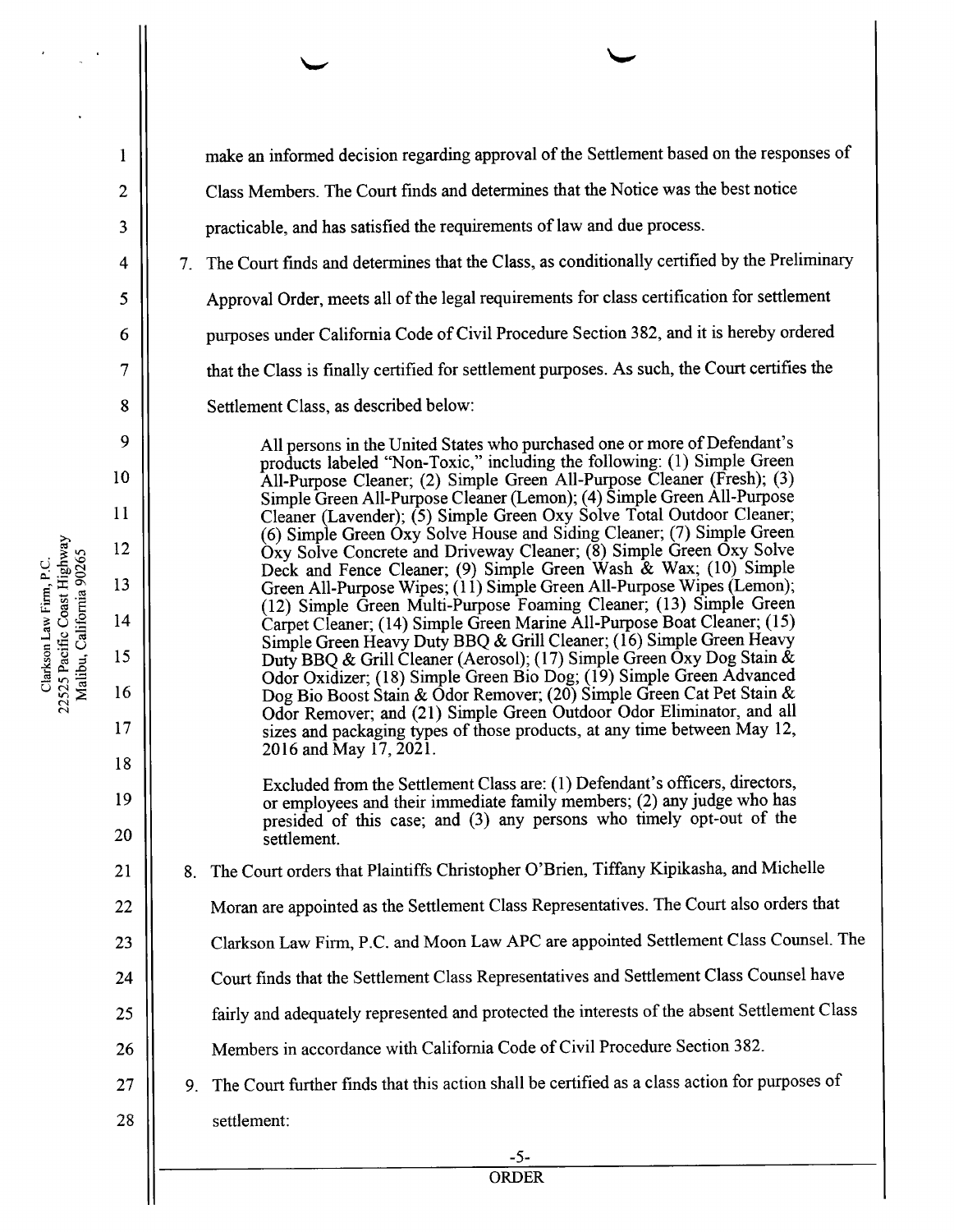$\overline{\phantom{a}}$ Califomia 90265 Clarkson Law  $\blacksquare$ P.C. Pacific Coast  $\mathbf{f}$ 

 $\mathfrak{B}$ 

4

5

 $\mathbf{1}$ 

 $\overline{2}$ 

\OWQONUI

8

9

6

10

11

12

13

14

15

16

17

18

19

20

21

22

23

24

25

26

27

28

- 7

a. The Settlement Class is so numerous that joinder of all members is impracticable; b. There are questions of law or fact common to the Settlement Class that predominate over the questions affecting only individual members; c. The claims of the Settlement Class Representatives are typical of the claims of the Settlement Class; d. The Settlement Class Representatives have fairly and adequately protected the interests of the Settlement Class and are, therefore, appointed as Settlement Class Representatives; e. Settlement Class Counsel, Clarkson Law Firm, P.C., and Moon Law APC have fairly and adequately protected the interests of the Settlement Class and are qualified to represent the Settlement Class and are, therefore, appointed as Settlement Class Counsel; and f. Certification of the Settlement Class is superior to other available methods for fair and efficient adjudication of the controversy. 10. The Court finds that the Settlement is fair when compared to the strength of Plaintiffs' case, Defendant's defenses, the risks involved in further litigation and maintaining class status throughout the litigation, and the amount offered in settlement. 11. The Court finds that the Parties conducted extensive investigation, research, and discovery, and that their attorneys were able to reasonably evaluate their respective positions. 12. The Court finds that Settlement Class Counsel have extensive experience acting as counsel in complex class action cases and their view on the reasonableness of the settlement was given its due weight. 13. The Court further finds that the Settlement Class' reaction to the settlement – with zero objections and one invalid request for exclusion weighs in favor of granting Final Approval of the Settlement and further demonstrates a substantial benefit was conferred to the class so as to justify the attorneys' fees and costs, and the Settlement Class Representative's service awards granted herein. Further, the claims rate as of the date 0f this order is consistent with claims rates for similar settlements, which weighs in favor of granting Final Approval of the Settlement.

-6-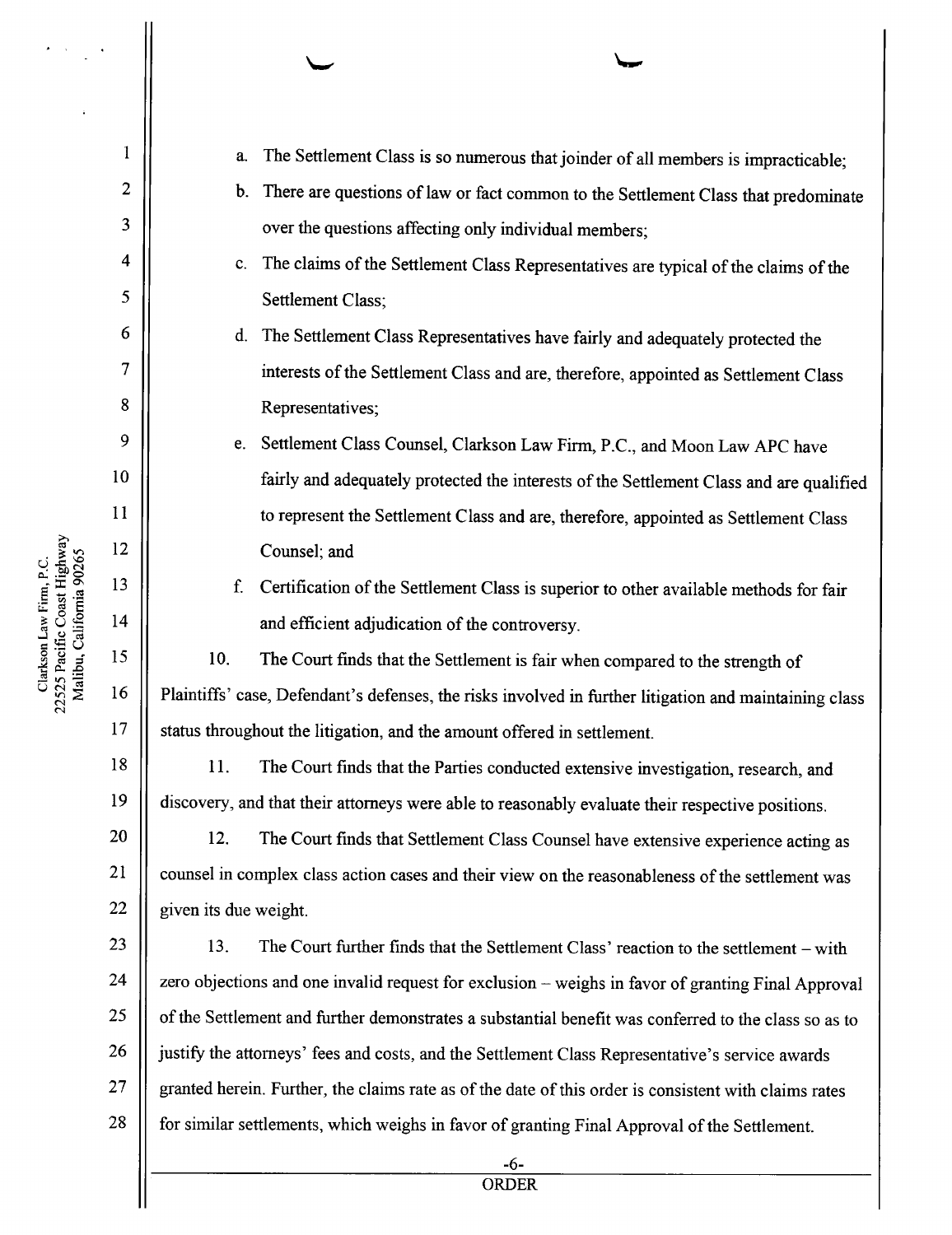14. The Settlement Agreement is not an admission by Defendant, nor is this Order a finding of the validity of any allegations or of any wrongdoing by Defendant. Neither this Order, the Settlement, nor any document referred to herein, nor any action taken to carry out the Settlement, shall be construed or deemed an admission of liability, culpability, negligence, or wrongdoing on the part of Defendant.

15. Pursuant to the Settlement Agreement, Defendant is required to pay \$4.35 million into a common fund, with no right to reversion, that will be exhausted to pay: (1) valid class member claims; (2) notice and claims administration costs up to \$530,000, plus overages; (3) incentive or service awards up to \$5,000 for each Settlement Class Representative (totaling \$15,000); (4) attomeys' fees and costs up to one-third of the common fund (\$1,450,000), plus costs; and  $(5)$  a cy pres award for any uncashed checks to charitable organizations.

16. The Court finds and determines that the Total Monetary Settlement Amount of \$4.35 million is fair and reasonable. The Court hereby gives final approval to and orders Defendant to pay that amount into a common fund, with no right to reversion, that will be exhausted as described herein.

17. The Court finds and determines that the Settlement Payments to be paid to each Settlement Class Member as provided for by the Settlement Agreement are fair and reasonable. The Court hereby gives final approval to and orders the payment of those amounts be made to the Settlement Class Members in accordance with the terms of the Settlement Agreement.

20 21 22 23 24 25 18. Settlement Class Counsel have conferred both a monetary benefit, and an injunctive benefit in the form of cessation of the challenged advertising claims, on the Settlement Class Members, and having expended resources and effort to secure a benefit to the Settlement Class, with no guarantee of payment due to the contingent nature of the representation, are entitled to a reasonable fee and, accordingly, the Court approves Plaintiffs' Motion for Attorneys' Fees and Costs for \$1,475,389.95.

ORDER

-7-

Malibu, California 90265 Clarkson Law 1999 Firm, P.C. - -Pacific Coast Highway

10

 $\mathbf{1}$ 

 $\overline{2}$ 

3

5

6

 $\overline{7}$ 

8

9

11

12

13

14

15

16

17

18

19

26

27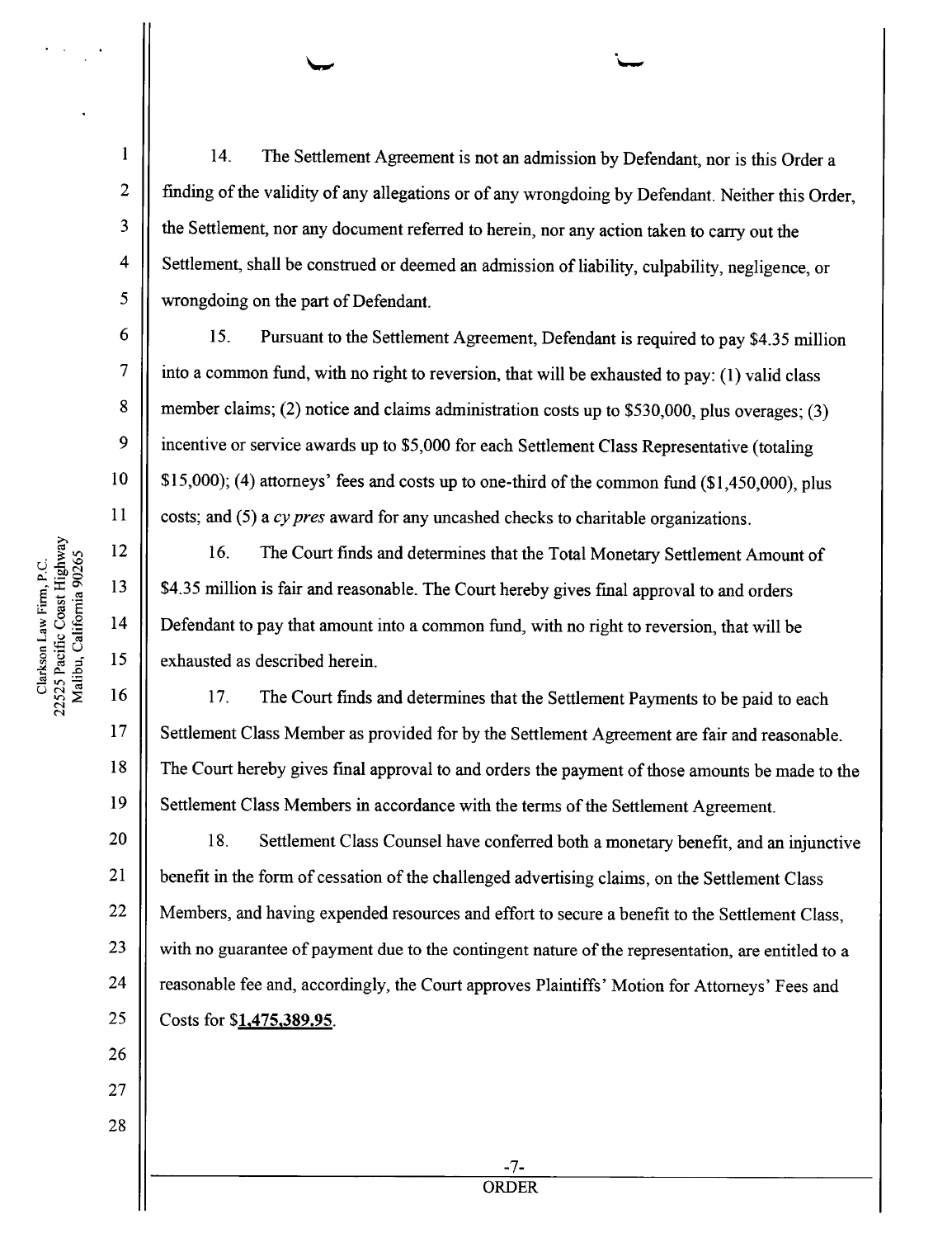19. The Court finds that the attorney fee award is fair, adequate, and reasonable based.  $\overline{2}$ upon the following factors: (1) the results obtained are excellent and benefit the Settlement Class; 3 (2) the fee award represents one-third of the \$4.35 million common fund with a multiplier of 1.43,  $\overline{\mathbf{4}}$ which is within the range of reasonable attorneys' fees awarded in other similar settlements; (3) in 5 comparison to the combined monetary value of the Settlement and the valued received as a result 6 of the injunctive relief, the fee award represents a negative multiplier, which constitutes a fee  $\overline{\phantom{a}}$ award of less than 10% of the total monetary value of the Settlement; (4) no Settlement Class 8 Member objected to the fee award after receiving notice of the preliminarily approved settlement 9 contemplating a one-third fee award, plus costs, to Settlement Class Counsel; (5) the considerable 10 risk that Settlement Class Counsel would recover nothing; and (6) the financial burden taken 0n 11 by Settlement Class Counsel in litigating the case on a contingent basis.

20. The Settlement Class Representatives' dedication and efforts have conferred a significant benefit on millions of consumers across the United States and the general public, and accordingly, the Court finds that the proposed service awards are fair, reasonable, and adequate and orders awards of **\$5,000 each** to be paid out of the Settlement Fund to Settlement Class Representatives Christopher O'Brien, Tiffany Kipikasha, and Michelle Moran. This amount is consistent with the risks and efforts they undertook to achieve the Settlement. It is also consistent with awards in similar cases.

19 20 21 22 21. The Court approves the Settlement Administrator Digital Settlement Group, LLC settlement notice and administration expenses in the amount of \$530,000, plus overages for estimated check and digital payment transaction costs as described in the Declaration of Mark Schey.

23 24 25 22. Defendant shall have no further liability for costs, expenses, interest, attorneys' fees, or for any other charge, expense, or liability in this action, except as provided for in the Settlement Agreement.

26 27 28 23. Without affecting the finality 0f this Order in any way, the Court retains jurisdiction of all matters relating to the interpretation, administration, implementation, effectuation, and enforcement 0f this order and the Settlement.

Clarkson Law Firm, P.C. - 7 Pacific Coast  $\blacksquare$ Malibu, California 90265 12

 $\mathbf{1}$ 

13

14

15

16

17